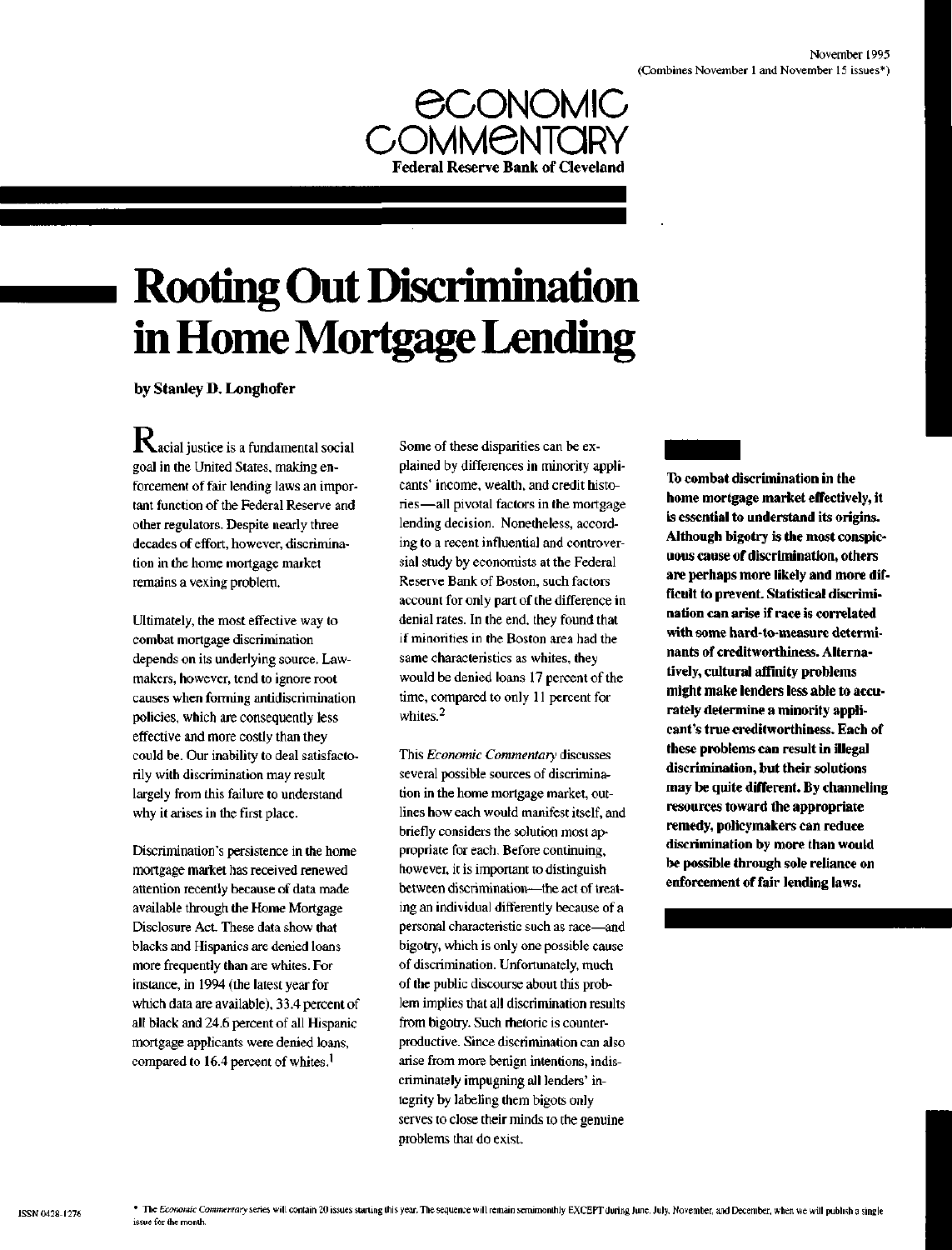### **Bigotry**

One obvious source of discrimination in credit markets is bigotry. Nobel laureate Gary Becker developed an economic framework for analyzing bigotry, or what he calls "tastes for discrimination."<sup>3</sup> According to this theory, lenders do not maximize profits, as is the usual assumption in economics. Instead, they maximize their "utility," taking into account both the profits they earn and the satisfaction they get from discriminating against minorities. A bigoted lender, then, would forgo some marginally profitable loans to minorities in order to satisfy his or her taste for discrimination; the amount of profit forgone depends on the strength of this taste.

This theory has two distinct implications. First, since a loan's profitability is positively related to the creditworthiness of the borrower, a bigoted lender would hold minorities to a higher credit standard than whites. This would translate into minorities being denied loans more frequently, even if the creditworthiness of the two groups were the same. Second, since marginal minority borrowers (the least creditworthy minorities given loans) had been held to a higher standard, their default rate would be *lower* than that of marginal white borrowers.

These predictions are based on the assumption that lenders face no outside regulatory constraints. Under fair lending laws, however, bigoted lenders would lower the credit standard required for minorities and raise the standard for whites, in order to reduce the chance of being caught discriminating. As a result, the difference between the default rates of marginal white and marginal minority borrowers would be less than in an unregulated environment.

## **• Statistical Discrimination**

Under Becker's theory of discrimination, bigots must earn relatively higher returns on loans to people they dislike. Alternatively, lenders might truly be profit maximizers, willing to make loans to any creditworthy individual. Race, however, is correlated with many factors, some difficult and costly to observe, which may affect a loan's profitability. If lenders use an applicant's race as a

proxy for these factors when making lending decisions, they practice what is called statistical discrimination.

If, even after controlling for easily measured determinants of creditworthiness, minorities are more likely to default than whites, profit-maximizing lenders might want to "discount" any minority applications they receive.<sup>4</sup> As a consequence, they would hold minorities to a higher credit standard than whites. In contrast to bigotry's hurdle, however, this higher standard would not be set because lenders needed higher profits to make them willing to lend to minorities. Rather, this standard would be designed to ensure that they earned the *same* profit from loans to each group. As a result, marginal minority and marginal white borrowers would default equally often.<sup>5</sup> In the presence of fair lending laws, lenders would likely lower their standard for minority applicants and raise their standard for whites, with the result that marginal minority borrowers would default *more* frequently than their white counterparts—an implication opposite to that produced by bigotry.

This type of statistical discrimination does not necessarily arise because lenders are lazy or mean-spirited; some information that affects a loan's profitability may not be easy for them to discover. For example, a lender can readily verify an applicant's current employment status and income. But if job-market discrimination makes minorities more likely than whites to lose their jobs, lenders might require minorities to have a higher income or more assets to qualify for a particular loan. Nonetheless, such behavior constitutes discrimination under the law.

#### **• Cultural Affinity**

The statistical discrimination just described can arise only if marginal minority borrowers are more likely to default than whites, even after information like the applicant's income, credit history, and net worth is taken into account. Alternatively, if lenders are less able to accurately evaluate minority loan applications, statistical lending discrimination can occur even when minorities and whites are equally creditworthy on average. This problem can arise from a

lack of "cultural affinity" between lenders and minorities.<sup>6</sup>

For questionable loan applications (that is, for those on the margin between being accepted or rejected), lenders must make subjective judgments about an applicant's creditworthiness by considering "compensating factors." If some of the signals lenders use to evaluate a person's character are culturally dependent, then lenders may be less able to interpret the signals they receive from minorities, especially if they process relatively few minority applications. Lenders' inability to determine which minority applicants are good credit risks and which are not would cause them to make more mistakes; in other words, they would accept more "bad" minority applicants and reject more "good" ones, relative to whites.

If cultural affinity were a serious problem in home mortgage lending, the consequences would be similar to those of more direct statistical discrimination. Lenders would hold minorities to a higher credit standard than whites, but only to ensure that loans to both groups were equally profitable. Hence, the default rate of the *marginal* applicant would be the same for both groups.<sup>7</sup> In the face of fair lending laws, lenders would tend to lower the cutoff for approving minority loans and raise the standard for approving white loans. As a consequence, the default rate of marginal minorities would rise and that of marginal whites would fall, creating a gap between the two. In contrast to the results of the statistical discrimination already discussed, this would occur even if there were no inherent difference in the creditworthiness of minority and white borrowers.

#### ■ What to Do?

It is clear that discrimination in the home mortgage market can spring from different sources. One might ask whether this really matters: Since we as a society have decided that we don't want individuals treated differently because of their race, why not just outlaw all discriminatory behavior and punish offenders, regardless of *why* they are discriminating? Unfortunately, this solution does not appear to have satisfactorily eliminated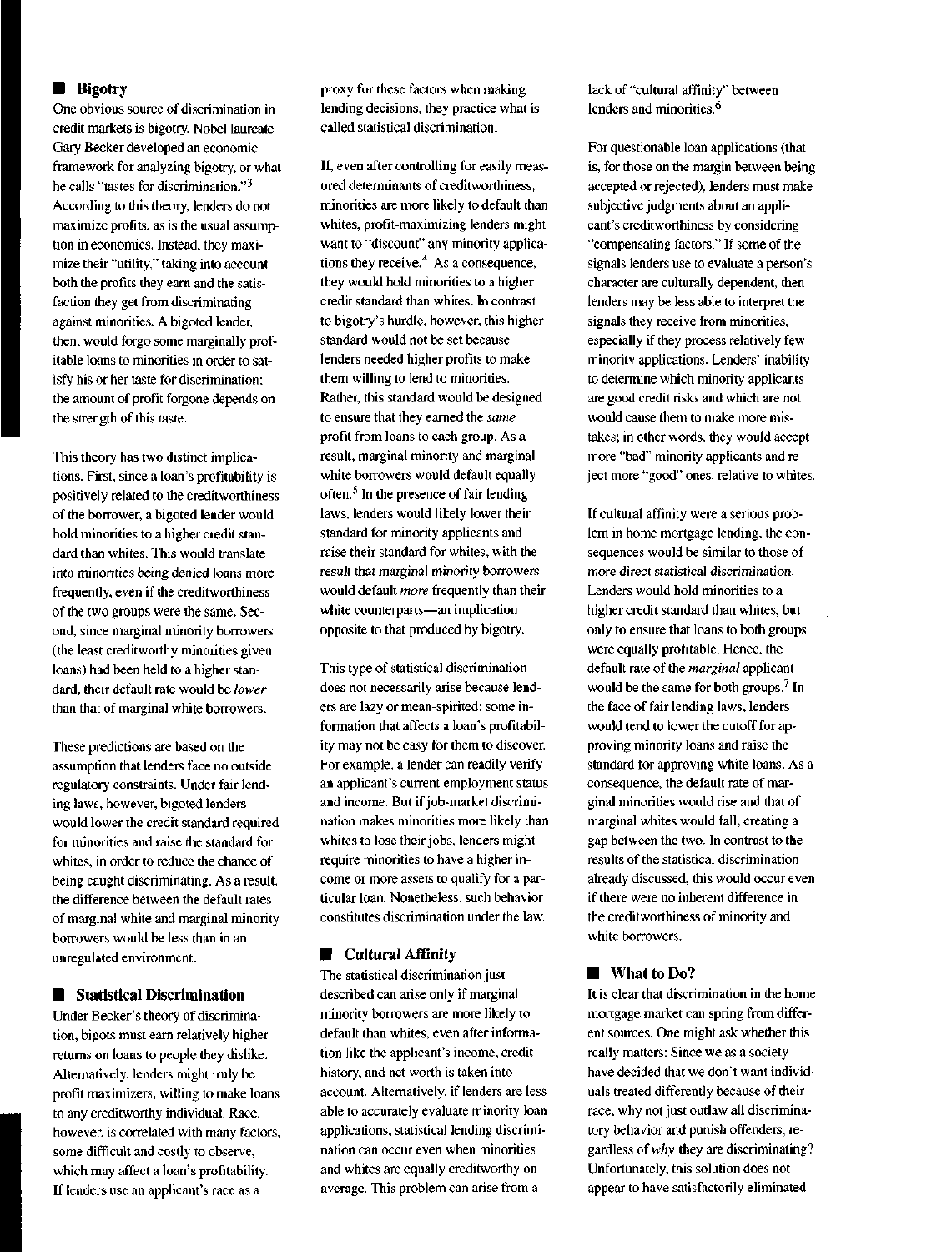discrimination. Furthermore, it can entail large deadweight costs. In addition to the substantial direct costs of enforcement, it may lead to undesirable changes in lenders' activities. To avoid detection, lenders that discriminate would make more loans to minorities. But they might also make *fewer* loans to whites, reducing the total availability of mortgage credit. While it is possible that traditional fair-lending enforcement is the best overall solution, by focusing directly on discrimination's root causes we may find more effective ways to combat this serious social problem.

As it turns out, the most effective solution to bigotry is quite straightforward: Increase competition in the banking industry. Because bigoted lenders are not maximizing profits, in a perfectly competitive market they will eventually be run out of business. Other lenders will grant those marginally profitable loans and so will be able to offer either a lower interest rate to all borrowers or a higher rate of return to their investors. Unless the lender's owners, depositors, and customers have the same "tastes" as the loan officer, this type of discrimination cannot persist when other lenders can enter the market.<sup>8</sup>

If marginal minority applicants are less creditworthy than marginal whites, and lenders use this fact to statistically discriminate against them, the problem is more difficult. Attempts to make lenders ignore race will encourage them to devise other criteria, correlated with race, on which to base their lending decisions. Since such criteria may be costly to use and provide no useful information to the lender, they will necessarily push mortgage rates up. As the government's attempts to detect discrimination and lenders' proxies for race get more sophisticated, the deadweight costs of this exercise escalate.

Ultimately, the only effective way to eliminate this kind of statistical discrimination is for the relative creditworthiness of minorities to improve. When minorities and whites are equally good credit risks (holding easily measured factors constant), lenders will have no incentive to discriminate. To say this

does not absolve society of responsibility for addressing the problem. Rather, if we are to effectively fight statistical discrimination in lending, we must expand our efforts and resources beyond the mortgage market. Fighting job discrimination and improving educational opportunities, for example, would be good places to start.

The problems of cultural affinity arise when lenders use the wrong model to predict minority defaults, partly because they lack experience in evaluating minority applicants. To solve this problem, we must lower the cultural barriers between minorities and financial institutions. One might think that this could be done by forcing lenders to hire more minority loan officers. But some institutions already do this voluntarily. If the solution is so simple, why aren't we seeing the results yet?

One explanation is that a lack of financial sophistication on the part of some minority borrowers might make it difficult for *any* loan officer to evaluate their creditworthiness, regardless of the officer's race. For whatever reasons, many low- and moderate-income families, including minorities, live in a "cash only" society; they may not have a checking account or credit cards, and may pay most of their bills with cash.<sup>9</sup> Such individuals may also lack demonstrable experience in managing credit. This lack of experience in dealing with financial institutions may make it more difficult for some minority applicants to convince a lender of their creditworthiness. Furthermore, it can be very difficult for a lender to assess the true creditworthiness of an applicant who has this kind of unconventional financial background. Bridging these gaps requires the education of both parties to the mortgage transaction: Lenders may need to learn more effective ways to evaluate applicants with atypical financial histories, and some low- and moderate-income minority borrowers may benefit from pre-loan educational programs combined with ongoing financial counseling.

Educational programs are costly, however. Furthermore, lenders may fail to reap all the benefits of providing financial education to potential borrowers if some of those they teach end up applying for loans at other institutions. The expense of such programs and institutions' inability to capture their benefits may explain why lenders have not undertaken more of them voluntarily.

So what is to be done? The fact that educational programs are costly, and that the benefits of reducing discrimination accrue to society at large rather than to individual lenders, suggests that subsidizing financial counseling and education programs, supporting specialized community development institutions, and encouraging lenders to experiment with innovative underwriting criteria for low-income and minority applicants may all be appropriate ways to reduce discrimination induced by cultural affinity problems.

# ■ Conclusion

Some might be inclined to dismiss efforts to understand the sources of discrimination as a pretext for delaying any action. And from an applicant's point of view, *why* discrimination has occurred is irrelevant; his or her loan has been denied for reasons other than creditworthiness, and that is all that matters.

Nonetheless, from a policymaker's perspective, the why is vitally important. To combat discrimination in the home mortgage market effectively, it is essential to understand its origins. This *Economic Commentary* has outlined three potential sources of such discrimination and has suggested possible solutions to each. The differences among these solutions make it clear that policymakers must understand discrimination's root causes before they can hope to eliminate it.

## **Footnotes**

1. The source of these data is the Federal Financial Institutions Examination Council. These rates apply to conventional home purchase loan applications made at covered institutions as defined by the Federal Reserve's Regulation C (12 CFR §203 et seq.). Interestingly, only 12.0 percent of Asians' loan applications were denied, a rate much *lower* than that of whites.